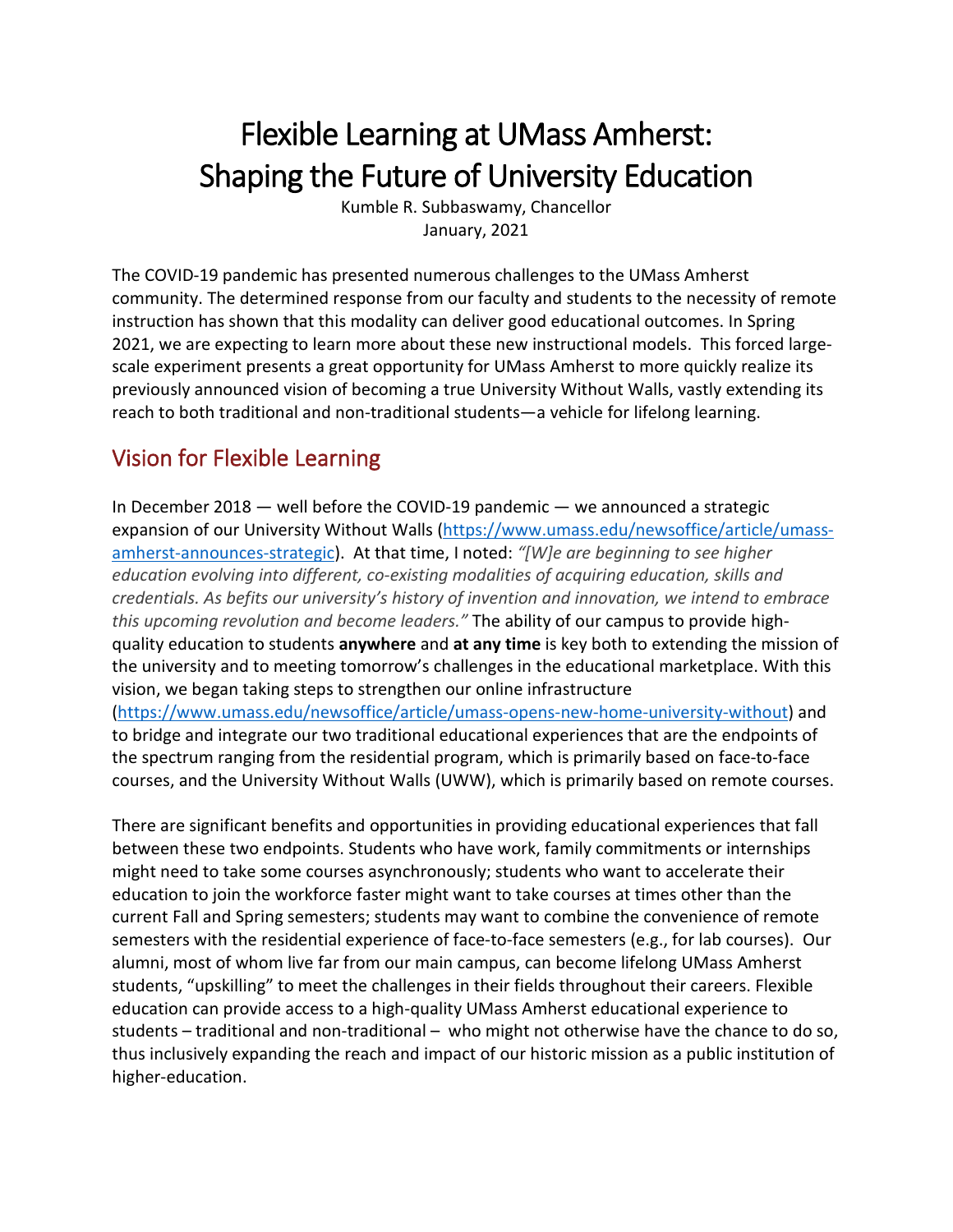Flexible learning as defined here aims to offer any course by default in two formats: face-toface for students on campus and at the same time remotely to students who are not on campus. Students in such courses can learn together, interact together, discuss together, and collaborate together synchronously (and asynchronously if they cannot make it to class). We expect that the vast majority of courses on campus can be offered in this format, with exceptions being some lab and studio courses. This document is a call to collectively explore and sharpen this vision and to chart a course for achieving it, in collaboration with the campus governance bodies (Faculty Senate, SGA, GSS) and the labor unions. We are not alone in recognizing the necessity of transitioning to flexible learning even after the pandemic has ended. For example, Northeastern University has announced their adoption of flexible instruction under the rubric of "NuFlex."

### Why and Why Now?

The decline in college-age students in the Northeast of the U.S. presents a strategic challenge to universities, such as UMass Amherst, which rely on a large enrollment of in-state, residential students. While the high ranking of our university and the lower cost compared to private institutions has spared us from a decline in enrollment for now, it is important to protect the institution from such challenges urgently by expanding the reach of the university to a national and global market, both at the undergraduate level and for lifelong learning.

The key differentiator for UMass Amherst when competing in the national/international market is the emphasis on the high-quality course offerings provided by the world-class faculty who teach on our campus. Their high-quality teaching, and the quality of the residential UMass Amherst education experience must radiate out and itself be further enhanced by engaging a broader group of students at a distance - providing a high-quality experience for residential and remote students alike (and a seamless transition between the two). This flexibility would allow our campus to compete with top-tier institutions and avoid being forced into an increasingly difficult competitive disadvantage by solely focusing on our residential program. Indeed, there is already some indication that post-pandemic, the demand for residential education may drop significantly.

The COVID-19 pandemic, which has presented significant challenges and hardships, has shown that our UMass Amherst faculty, students, and staff can innovate and adapt when it comes to teaching and learning and bringing the campus experience closer to students who are located remotely. By pursuing flexible learning, we can build on this work and move the institution into a strong position where it will be resilient to the challenges of the next decades, while offering our students enhanced educational opportunities and flexibility.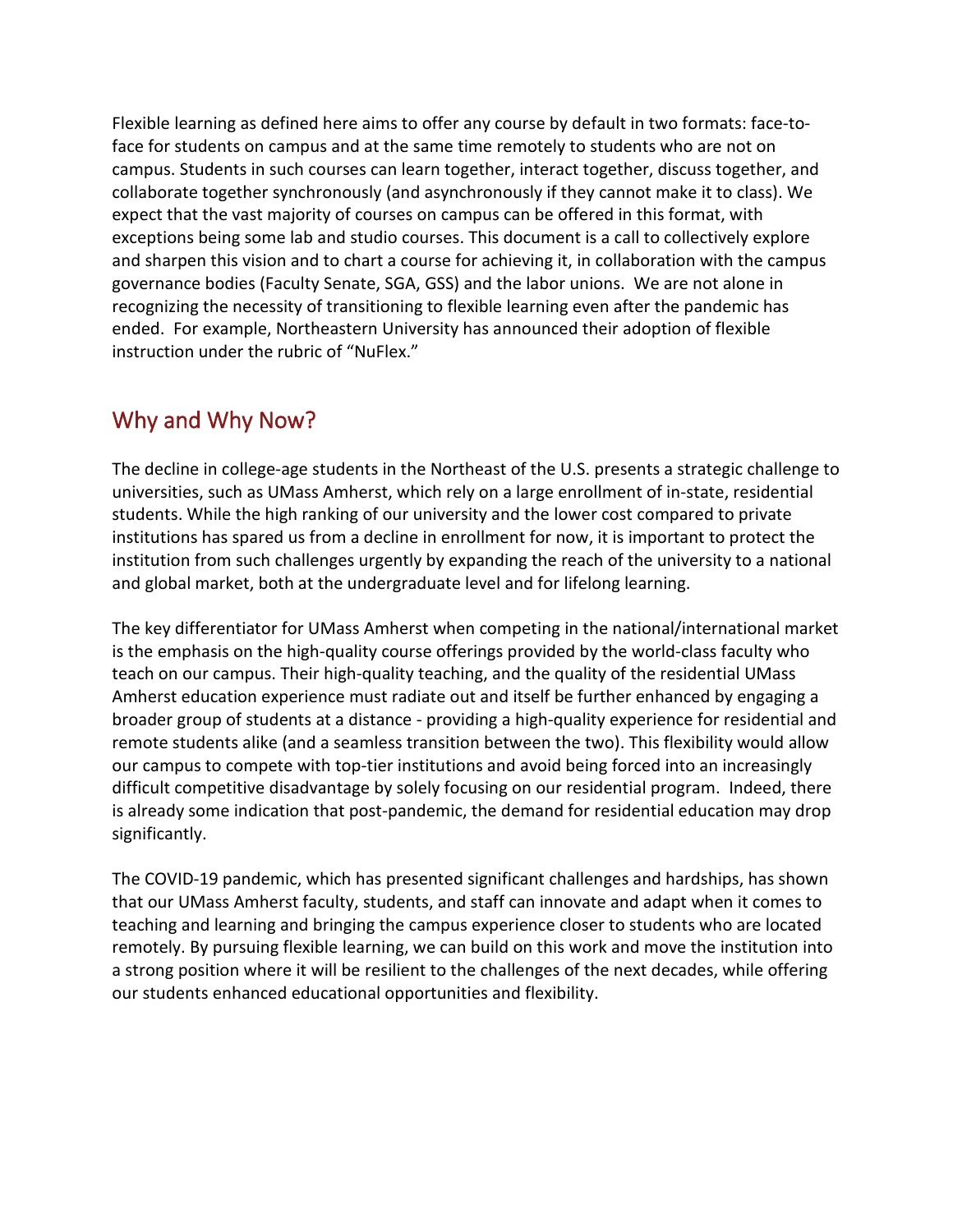## Benefits of Flexible Learning

The proposed approach to flexible learning can provide numerous benefits to the UMass Amherst community and beyond, including students, faculty, the institution, and the Commonwealth.

#### Benefits to Students

**Adaptability to personal life:** Flexible learning allows students to choose how they want to engage during their journey through college. Some students will choose the traditional residential experience; some students may need additional flexibility to work to pay for the cost of college; some students have a commitment as caregivers that limit their available time; some students may study at UMass Amherst while remaining in their home state or country. A flexible learning model allows for students to make progress on their degrees, no matter what their situation, and to switch between different modalities seamlessly as needed.

**Enhanced educational experiences.** Flexible learning can bring non-traditional students into the "classroom", with perspectives and experiences that enhance and enrich the educational experience. "Anytime, anywhere" access to UMass Amherst courses lowers the barriers for students to participate in remote internships, international experiences, and other field experiences while continuing to make academic progress towards degree completion.

**Shorter time to degree:** An important concern for students and their parents is the time that students spend in college. Tuition, fees, and room and board contribute to the "cost" of college, but so too does the opportunity cost of delaying entry into the workforce during the time spent in college. Obtaining a college degree pays in the long run, but reducing the financial burden on students and their parents is important. A flexible learning model that allows students to make progress during 3.5 semesters per year (through a modification of summer and winter sessions) can significantly reduce a typical 8-semester bachelor's degree program to less than 3 calendar years. While the cost of tuition and fees does not substantially change, the opportunity cost of delayed entry into the workforce is significantly lower, and room and board costs are lower if some of the semesters are completed remotely.

**Higher qualification possible:** Many professions, especially in STEM, require qualifications beyond a bachelor's degree for practitioners. It has even been suggested that a master's degree may be a more appropriate degree to start a successful career. With the reduced time to degree through flexible learning, it may be possible for students to complete a traditional 10 semester bachelor's+master's 4+1 program in 4 years or less.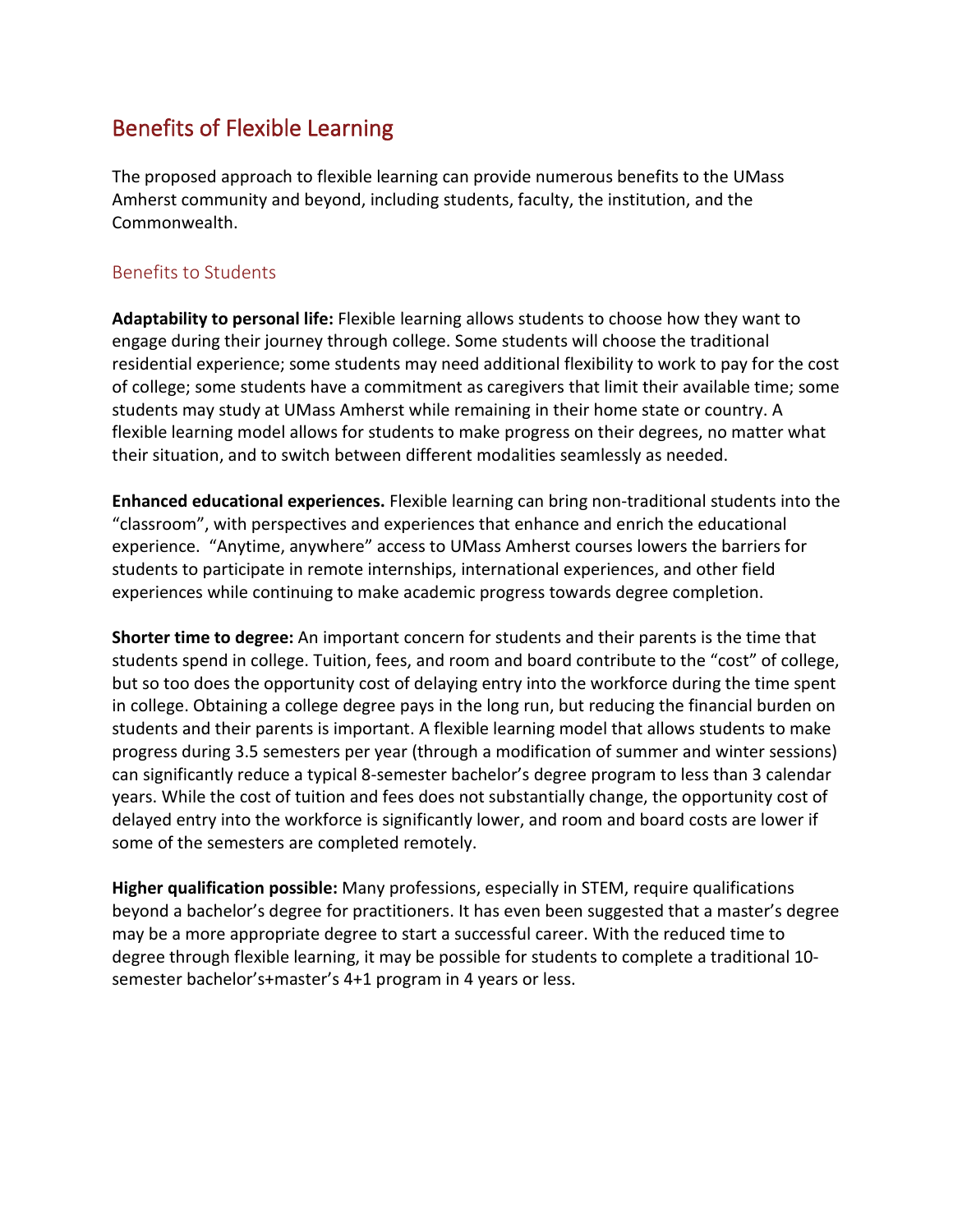#### Benefits to Faculty

**Flexible teaching workload (subject to bargaining)**: The flexible learning model defines a fixed amount of (teaching) workload that can be distributed over the full year, rather than be limited to two semesters if the academic unit agrees. This flexibility enables faculty to balance their workload better and adjust in different ways: having no teaching assignment in times other than summer, which enables research-intensive time during Fall or Spring, or distributing teaching over three semesters to avoid a "heavy" teaching semester.

**Opportunities for additional compensation (subject to bargaining):** The flexible learning model provides opportunities for additional compensation for faculty when offering additional courses as overloads in coordination with their academic units. This model is similar to how Continuing and Professional Education (CPE) has been handled in the past at UMass, but could now potentially be expanded to all semesters.

#### Benefits to the Institution

**Stable financial footing:** With the steady decline in state appropriation, and the resulting increases in tuition rates over the past decade, the university must depend more and more on new sources of revenue. The flexible learning model allows for expanding enrollment beyond the limitations of the physical campus.

**University campus utilization:** The use of our classrooms and dormitories during the Summer semester (and possibly a more robust Winter term) would help our campus increase the utilization of its facilities, which would otherwise not be used. Flexible learning additionally allows students to take advantage of off-campus co-curricular opportunities such as internships and international experiences, providing available classroom and dormitory space for additional residential students.

**Mount Ida/Springfield Center:** The availability of courses taught for both in-person and at-adistance students could expand the engagement of students and faculty at Mount Ida/Springfield Center. Technology-enabled classrooms can connect campuses to provide classroom-to-classroom experiences.

**Increasing capacity:** Our on-campus student headcount is capped by the capacity of the residence halls and the local rental market. Students progressing toward graduation faster by completing requirements in 3.5 semesters per year would not only benefit students, but also increase the throughput of students (i.e., number of degrees awarded per year) without exceeding the housing capacity cap.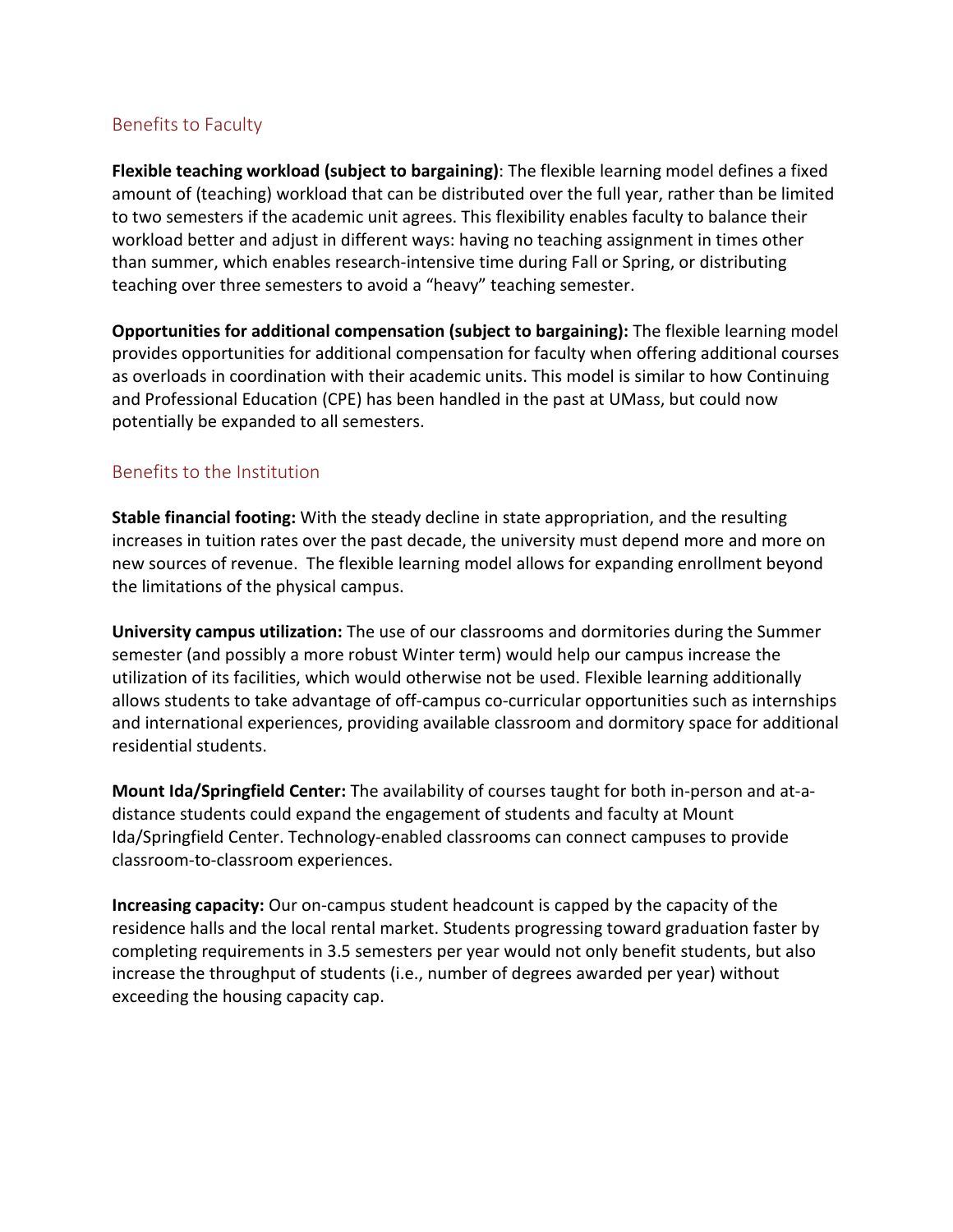#### Benefits to the Commonwealth

**Expanded reach of the Commonwealth's Flagship campus:** The ability of the university to provide an educational experience to remote students that is similar to the residential experience significantly expands the reach to potential students who might not be able to commit to a fully residential program. This ability would have positive effects on workforce development in the Commonwealth, the nation, and globally.

**Better opportunities for students from underrepresented groups:** A more flexible offering of degree programs may help with recruiting and retaining more students from underrepresented groups. In particular, the flexibility to seamlessly switch between residential and remote instruction and the lower cost associated with remote semesters may help with both retention and student success.

**Improved institutional resilience:** The university's ability to attract students from different geographic locations and different walks of life reduces its reliance on a specific demographic of students. A flexible learning model thus increases the university's resilience to demographic trends (e.g., a decline in college-age individuals in Massachusetts) or external events (e.g., a pandemic that reduces on-campus capacity).

# Path Forward: A Task Force on Flexible Learning

The transformation envisioned in this Whitepaper cannot be achieved overnight. It will require experimentation and innovation in our pedagogy and in our use of technology. It cannot be accomplished without broad based buy-in from all stakeholders. And it must be based on foundational principles that: (a) place quality and academic integrity at the core; (b) ensure equity in access to all students; (c) leverage the world-class expertise among our faculty; (d) embrace our role as the flagship campus and a national leader; and (e) accept that there will be no "one size fits all" approach towards flexible learning. A high-quality campus experience is uniquely important for student development and success, particularly in the early years of college. Remote students should be able to leverage and amplify, but not diminish, important aspects of the residential educational experience.

Many critically important questions remain to be answered: To what extent can we eliminate our historical distinction between on-campus (i.e., University session) and off-campus (i.e., UWW) offerings? To what extent can we adopt seamlessness as the driving principle behind our educational model (i.e., **"a student is a student," "a course is a course,"** and **"a degree is a degree"** regardless of the modality)? A uniform handling of students and courses (and tuition) would provide not only the basis for flexibility in instruction, but also clarity in administration. To realize this vision, we must identify and remove the barriers between our residential program and UWW that exist due to historical idiosyncrasies and administrative anachronisms. How can we ensure that the impact of this transformation on the university's research mission is positive? And more generally, what will be the impact on how faculty spend their time